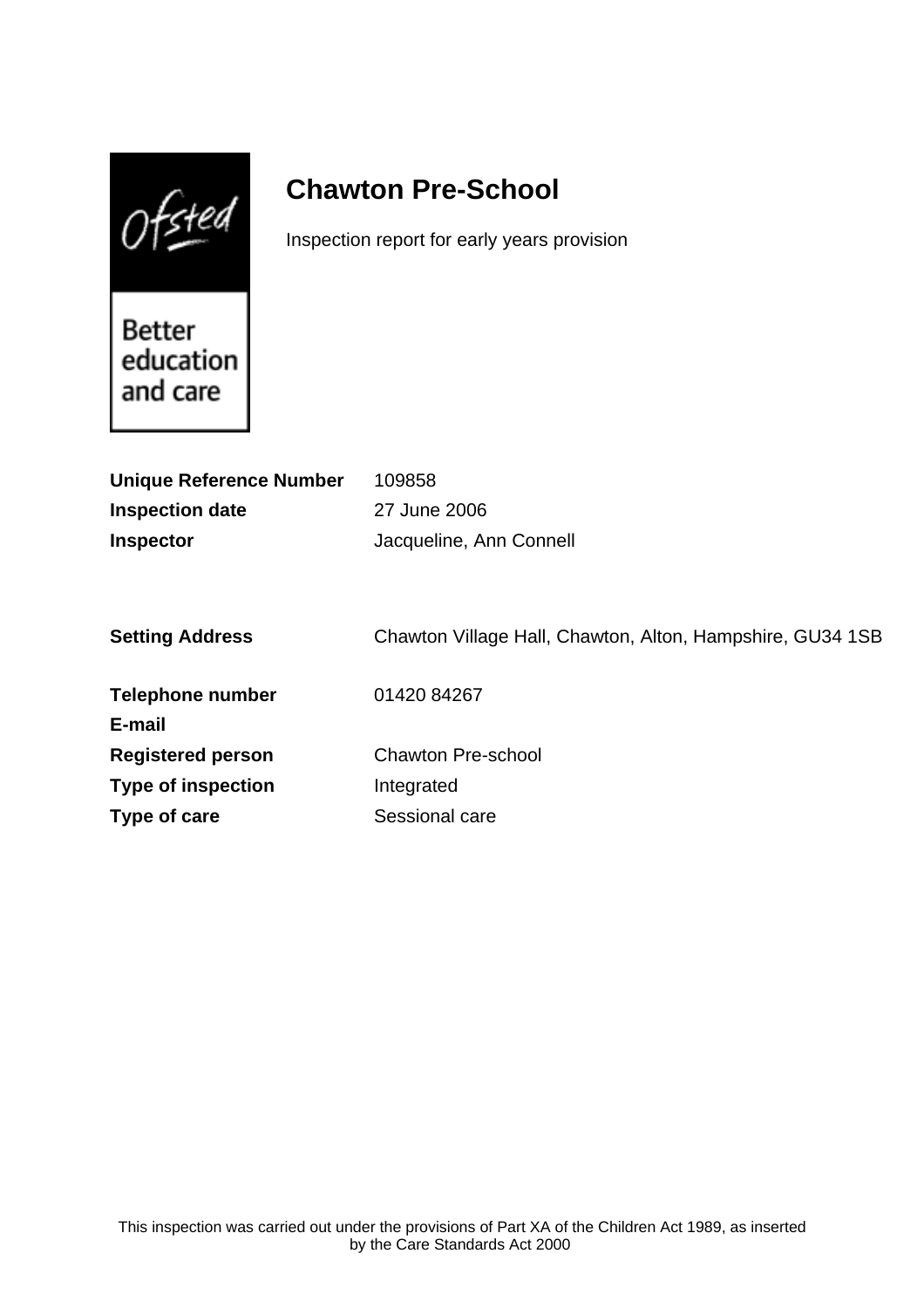# **ABOUT THIS INSPECTION**

The purpose of this inspection is to assure government, parents and the public of the quality of childcare and, if applicable, of nursery education. The inspection was carried out under Part XA Children Act 1989 as introduced by the Care Standards Act 2000 and, where nursery education is provided, under Schedule 26 of the School Standards and Framework Act 1998.

This report details the main strengths and any areas for improvement identified during the inspection. The judgements included in the report are made in relation to the outcomes for children set out in the Children Act 2004; the National Standards for under 8s day care and childminding; and, where nursery education is provided, the Curriculum guidance for the foundation stage.

The report includes information on any complaints about the childcare provision which Ofsted has received since the last inspection or registration or 1 April 2004 whichever is the later.

### **The key inspection judgements and what they mean**

Outstanding: this aspect of the provision is of exceptionally high quality Good: this aspect of the provision is strong Satisfactory: this aspect of the provision is sound Inadequate: this aspect of the provision is not good enough

For more information about early years inspections, please see the booklet Are you ready for your inspection? which is available from Ofsted's website: www.ofsted.gov.uk.

### **THE QUALITY AND STANDARDS OF THE CARE AND NURSERY EDUCATION**

On the basis of the evidence collected on this inspection:

The quality and standards of the care are good. The registered person meets the National Standards for under 8s day care and childminding.

The quality and standards of the nursery education are good.

### **WHAT SORT OF SETTING IS IT?**

Chawton Pre-School has been in operation for over 15 years and is run by a voluntary management committee, made up of parents of children at the pre-school. It is situated in Chawton Village Hall, which provides a hall, kitchen and toilets, and an enclosed outdoor area. Outings are taken to the local park and school. A maximum of 26 children may attend the pre-school at any one time. The pre-school operates during term time. Sessions are held on Monday and Friday from 09.30 to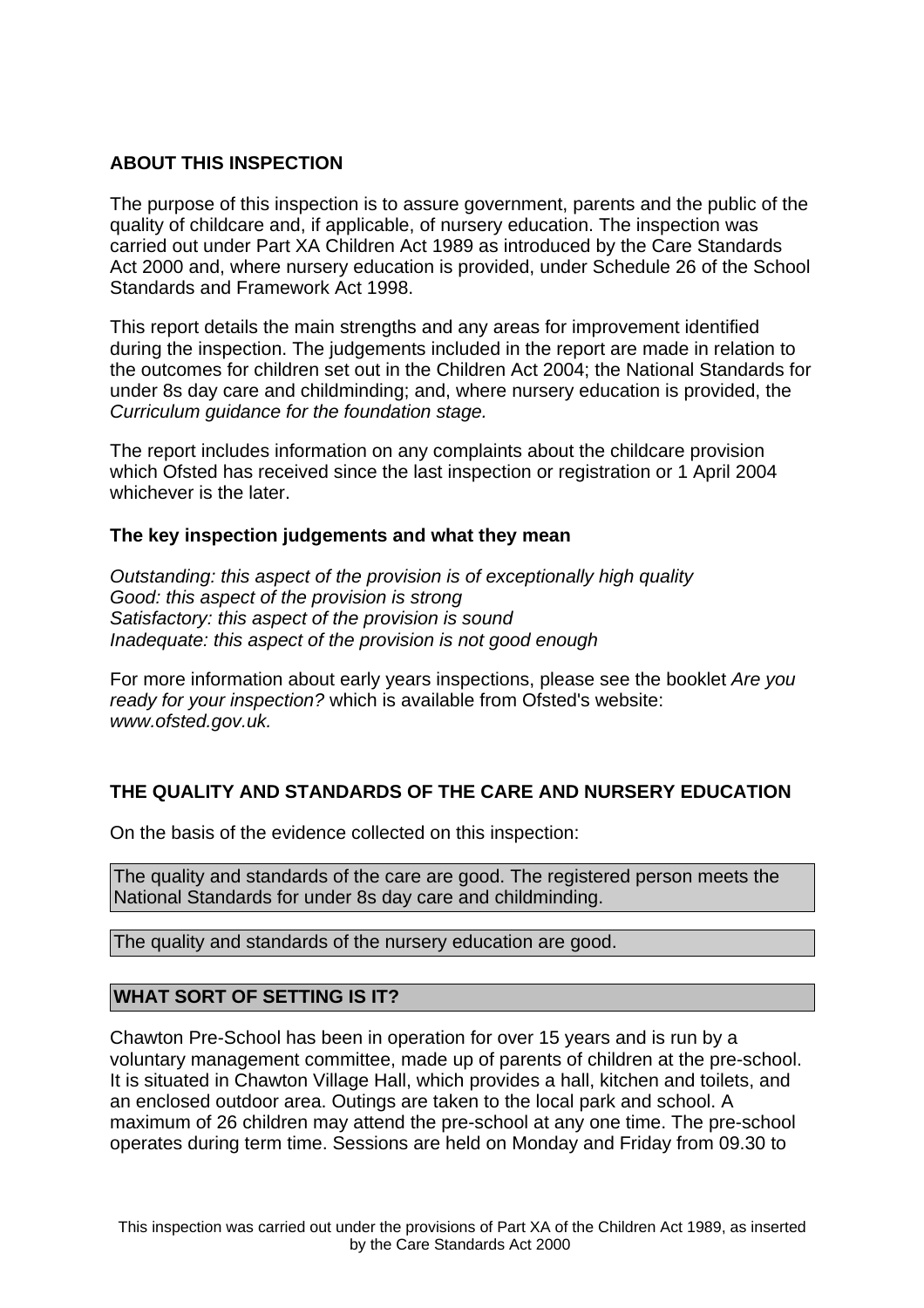13.00, Tuesday from 09.30 to 14.30, and Thursday from 09.30 to 12.00. Children attend for a variety of sessions.

There are currently 30 children from two years six months to under five years on roll. Of these, 23 receive funding for early education. Children come from the surrounding area. The group supports children with learning difficulties, disabilities and those for whom English is an additional language.

The pre-school employs six members of staff. Of these, three hold an appropriate early years qualification and two are working towards a qualification.

### **THE EFFECTIVENESS OF THE PROVISION**

#### **Helping children to be healthy**

The provision is good.

Children develop a firm understanding of good hygiene and personal care as they progress through the pre-school. They become independent in their self-care skills and learn that they must wash their hands before eating to prevent germs from spreading. They take themselves to the toilet and then remember to wash their hands. Children's health is promoted because staff talk to them about keeping healthy and follow good hygiene procedures to minimise the spread of infection.

Children develop good eating habits because staff encourage healthy eating. They ask parents to provide fruit or vegetables at snack time and encourage them to supply nutritional packed lunches. Meal times are happy, social occasions and children have time to eat at their own pace. Children have frequent drinks to keep well hydrated. The staff are aware of the children's individual dietary requirements and ensure these are respected.

Staff encourage children to have a quiet time after lunch so that they feel rested. Some children find this difficult because there is no comfortable area for relaxation. Children's welfare is supported as all members of staff hold a first aid qualification and there are procedures in place to record accidents. Parents become fully aware of any accidents, because they sign the completed records. However, although they receive information about the emergency procedures, parents do not give written consent to seek emergency treatment or advice. Children's medical requirements are known to staff, which promotes their good health.

Children benefit from regular opportunities to play outside in the fresh air. They enjoy a wide range of physical activities, both indoors and outside. These contribute to their good health and help them to develop a positive attitude towards exercise.

### **Protecting children from harm or neglect and helping them stay safe**

The provision is good.

Children feel secure in the playroom where the displays of pictures and posters make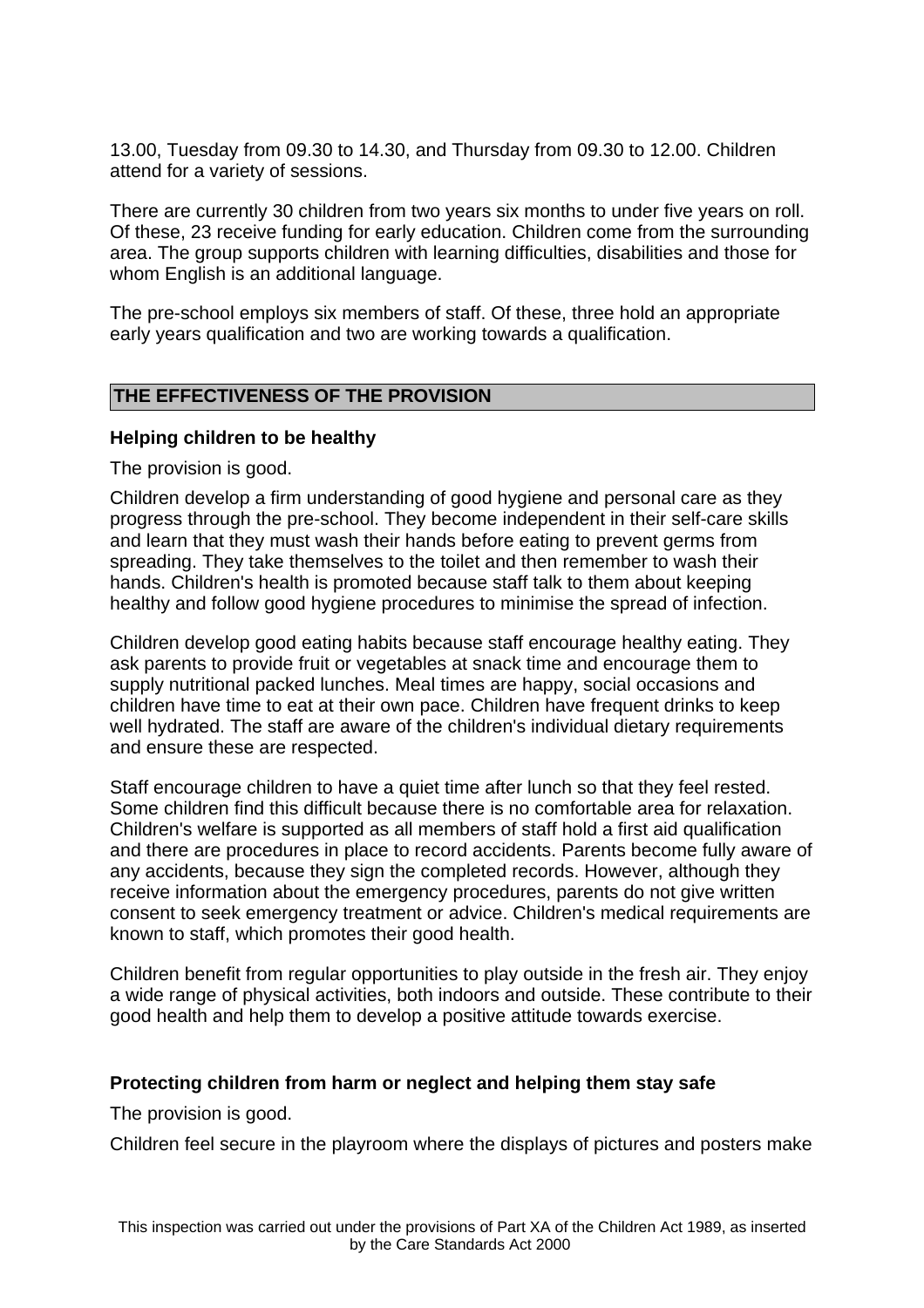it a welcoming and inviting environment. They develop confidence as they move safely and freely around the well-organised furniture and equipment. Their safety is promoted because staff identify potential hazards through regular risk assessments and daily checks and follow good procedures to maintain a safe environment. The premises are very secure and staff vigilantly monitor the doors to ensure only known adults have access to the building. Children learn about keeping safe through discussion with the staff and planned activities. For instance, staff talk to them about road safety and arrange for a police officer to visit the pre-school to reinforce this message.

The furniture and play materials are in good condition and meet the needs of the children. Children independently choose from the very broad range of safe, good quality toys and play materials, which provide challenge. They access them easily since they are well stored to encourage self-selection. They keep free from harm because the staff check the equipment regularly to ensure it is safe and clean.

The required procedures and documents are in place and understood by staff so that children's health, safety and welfare is promoted. For example, there are clear fire procedures and procedures for use when taking children out. All members of staff are aware of their professional duty to protect children and understand the child protection procedures. This ensures the children's welfare is safeguarded.

### **Helping children achieve well and enjoy what they do**

The provision is good.

Children enter happily and quickly become involved in their play. They enjoy their time in the setting and respond well to the staff's support and encouragement. They become increasingly confident as they develop strong and secure relationships with the warm and caring staff who know the children very well. Their self-esteem grows when they receive praise for developing a new skill, such as counting to a high number for the first time.

Children play well together and enjoy one another's company. They take part in a broad range of activities which support their development and learning and provide them with a wealth of new experiences. Children under three years benefit from the staff's use of the Birth to three matters material, which helps to ensure all their developmental needs are met.

#### Nursery Education

The quality of teaching and learning is good. Children are enthusiastic and very keen to take part in the good range of activities that are available to them. Staff have a secure knowledge of the Foundation Stage. They provide a well balanced programme of planned activities that promote children's learning and allow them to progress through the stepping-stones towards the early learning goals. Staff observe and record children's progress and development. This enables them to identify the next stage of learning. Staff manage children effectively using positive behaviour management. They show consistent interest and have a high level of interaction with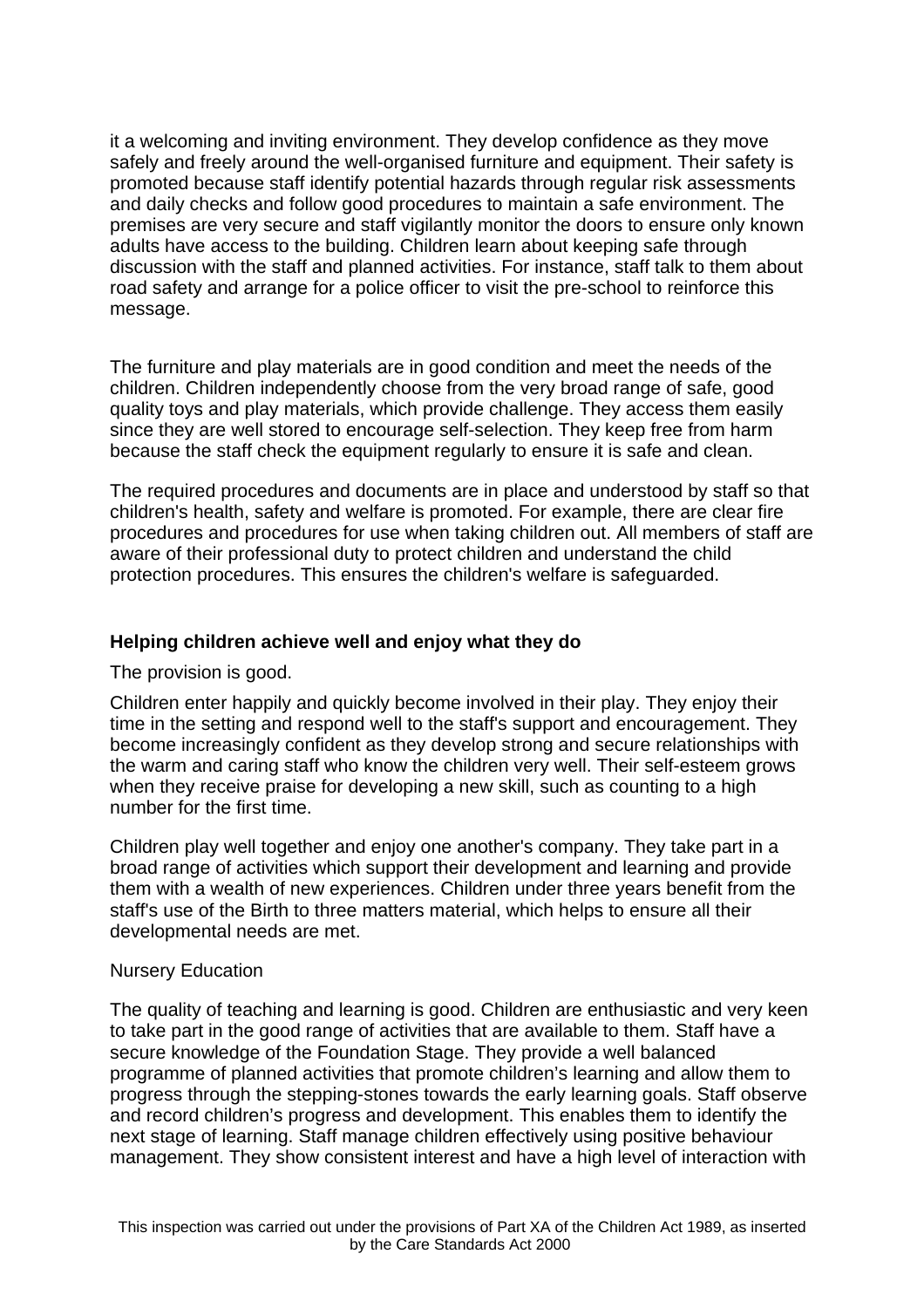#### the children.

Children speak confidently to one another, both in large group situations and whilst playing together. They use language well to negotiate and express their ideas. For example, during group time, they discuss the weather and decide on suitable clothing. Children are learning that print carries meaning and is read from left to right. They enjoy listening to stories and some children are able to recount their favourite stories. They learn to recognise their own name and begin to make their mark and to make writing patterns. The more able children confidently write their names and name their work. There are frequent opportunities for them to link sounds and letters, for instance when they think about other words beginning with the letter M or talk about Bobby blue tit. Some children use their phonic knowledge to spell their name.

Children have a good knowledge of mathematical concepts. They confidently use mathematical language and problem solve through planned and spontaneous activities. For example, they learn the concept of more and less when they discuss the number of boys and girls in the group. Children say and use number names in order and can count reliably up to 10. Some children can count much higher. They competently use technical equipment such as keyboards and programmed toys.

Children relate confidently to each other and to adults. They co-operate with one another and share their toys and resources well. Children are enthusiastic and keen to participate in the activities provided. For instance, they eagerly make finger puppets and play with the magnets. They show good independence when they clear away activities before snack time and manage their own lunch boxes. However, staff do not always allow children to be fully independent. They sometimes complete tasks that the children can undertake for themselves. For example, they pour their drinks at snack time.

Children show a good awareness of space and movement through planned activities and action games, when they move freely around the hall. Staff provide children with a good range of activities to develop their manipulative and fine motor skills. They use scissors, paintbrushes, glue sticks and pencils well. Activities, such as making christingles at Christmas time, especially encourage these skills. Children have daily opportunities to develop their large motor skills. They enjoy peddling the wheeled toys, running races and throwing and catching balls. They are also very competent when using the climbing frame, slide and trampoline. These help to develop their balance and co-ordination.

Children can express and communicate their ideas, thoughts and feelings by using a range of creative materials. They are encouraged to use their imagination in a variety of different ways such as free style painting and collage. They become absorbed in their role-play and enjoy dressing up. They experiment with different materials, for instance when they paint with feathers or make bread dough. However, although they have frequent access to play dough, they have limited opportunities to experience natural materials such as sand. Children extend their musical experience when they sing rhymes or try making high and low sounds with musical instruments. They enjoy using different instruments to make the sounds in stories such as 'Peace at Last'.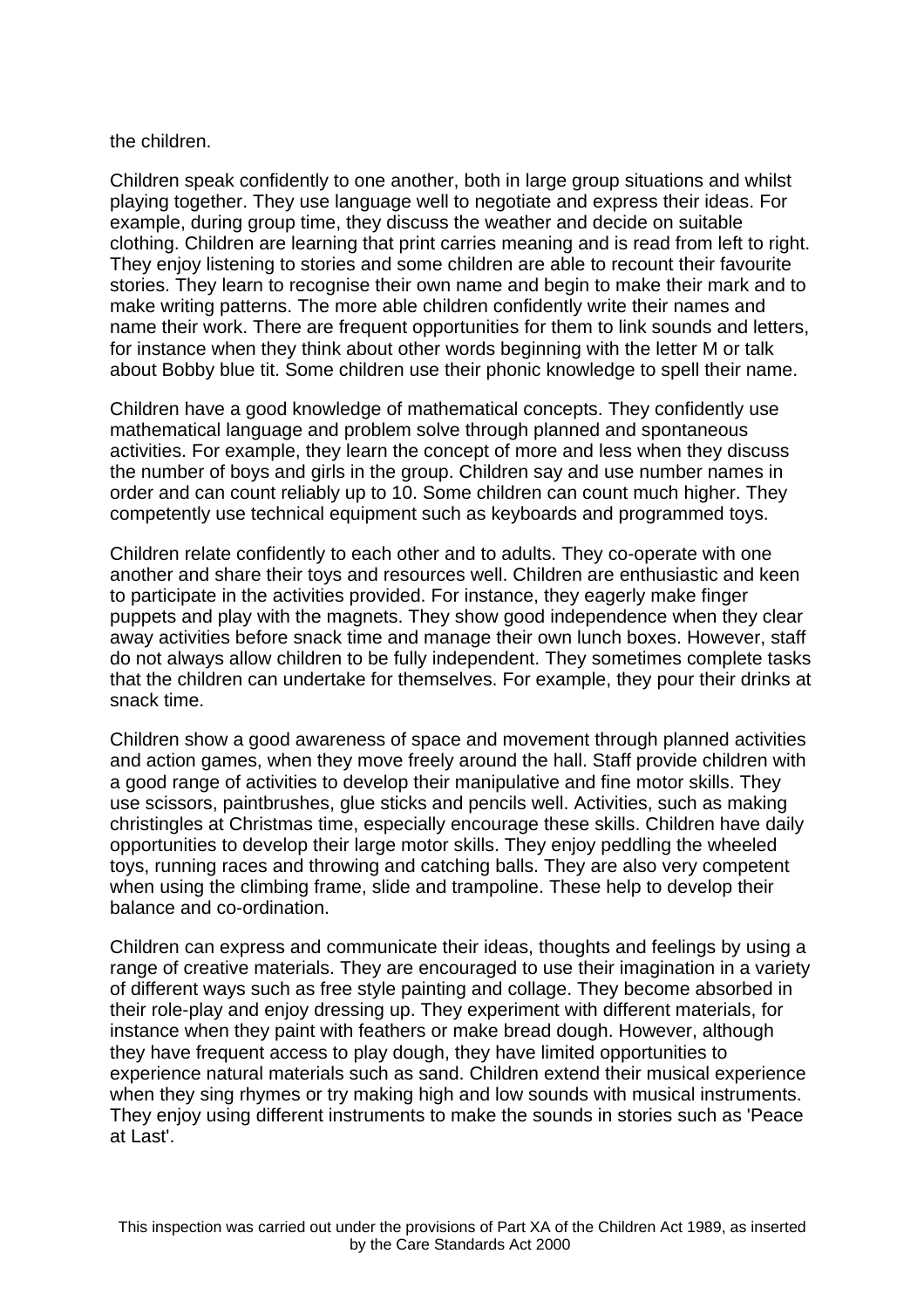Children have extensive opportunities to learn about the natural world when they go for nature walks or take part in topics which enhance their knowledge of wildlife. For example, the topic about birds helps them to become more observant and to watch the birds in their garden at home. They learn more about their local community when they visit the village school or church. They meet some of the local people when they come into the pre-school to read stories or talk to the children.

### **Helping children make a positive contribution**

The provision is good.

Children feel happy, valued and respected because the staff have a good understanding of their individual needs and ensure all children are included. Those with learning difficulties and disabilities are fully included in the life of the pre-school because staff offer good support. They do this by working closely with the child's parents, seeking advice from other professionals and ensuring the learning programme meets any specific needs.

All children play together very happily. They learn to show care and kindness to one another as they share their toys and take turns. They behave well because they understand the ground rules for behaviour. Skilful observation and sensitive intervention by staff means that they resolve the occasional behavioural concerns very quickly. Calm explanations help children to understand about acceptable behaviour and learn to show respect to one another. Children's self-esteem grows as they respond to praise, for instance, when they help each other to clear up after an activity. Their independence increases because they choose their own activities and decide for themselves when they need to use the toilet. Children learn to have a positive view of people in the wider world through discussion with the staff and the wide range of resources and planned activities, which reflect diversity. For example, they celebrate a variety of festivals such as Chinese New Year, Diwali, Harvest and Christmas.

Children's spiritual, moral, social and cultural development is fostered. They show wonder, for example as they watch snow falling, go for nature walks and see deer and wild flowers, or observe birds in flight. They are caring towards one another and begin to understand the difference between right and wrong. Children engage in conversation spontaneously, with both adults and other children. They chat informally while they eat their snack or lunch. They extend their cultural knowledge when they visit the village church or look at books about people from other cultures.

The partnership with parents is good. Staff develop a friendly, working relationship with parents who become involved in the pre-school as committee members and parent helpers. Parents understand about the Foundation Stage and how their children learn. They feel involved in their children's learning because there are activities which are shared between home and the pre-school. For instance, sometimes children take the pre-school bear home and keep a diary about his visit or they count the number of birds they see in their garden, as part of the theme about birds. Parents are well informed about their child's progress because they speak to staff each day and have open meetings when they can see and discuss their child's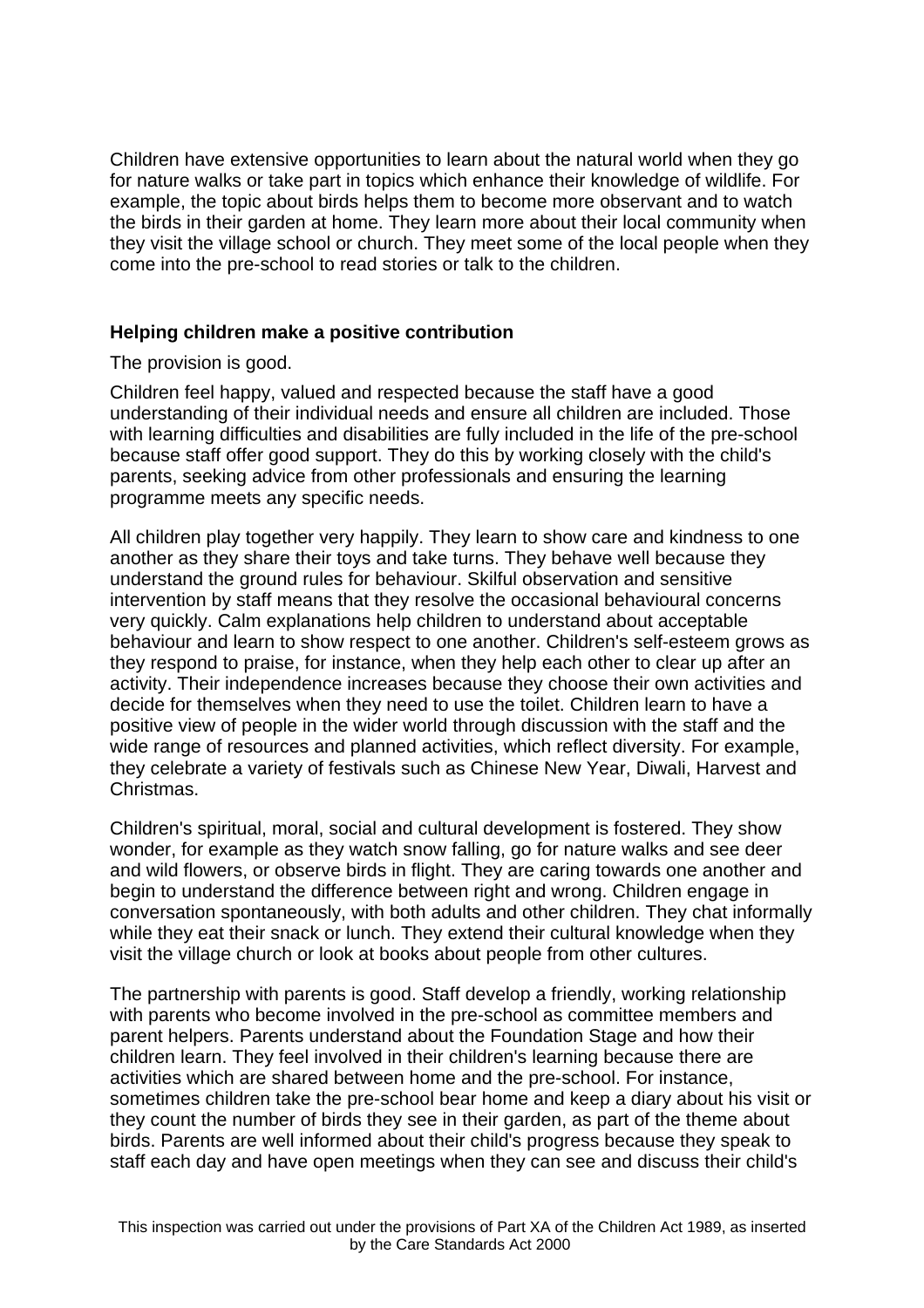work with the key worker. They have regular newsletters and access to the pre-school's policies and procedures so that they understand how it is organised. However, the contact details for Ofsted, should they wish to make a complaint, are not easily accessible and there is no log of complaints in place.

# **Organisation**

The organisation is good.

Children are confident to initiate and extend their own play because they feel relaxed and happy at the pre-school. The familiar routine and well-organised space helps them to feel secure. There is a good balance of indoor and outdoor activities. Staff make plans for each session but are very flexible and quickly change the arrangements when, for example, children do not show interest in an activity and become easily distracted. They frequently exceed the required staffing ratios so that children have very good support at all times.

Staff work well together and provide good continuity of care for the children. They are committed to further training to ensure their knowledge and skills are up to date. All staff are vetted and there are induction procedures for new members of staff so they understand their responsibilities. Records are kept appropriately and most documentation is in place and used effectively to promote the health and welfare of the children.

The quality of leadership and management is good.

The leader is focused and aims to ensure all children learn and achieve to the maximum of their potential. She is strongly committed to providing high standards in the pre-school and to building a strong team of staff to support her in this task. She has high expectations of the staff and does annual appraisals in order to identify their training needs and support their professional development. She has regular staff meetings and involves staff in planning and the observation of the children. She monitors the delivery of the Foundation Stage curriculum to ensure children are achieving and progressing well. She encourages staff to support her in this in order to identify strengths and areas for improvement. She builds good relationships with children, parents and staff and promotes equality of opportunity and an inclusive environment. The registered person is committed to providing children with high quality care and learning. She works closely with the leader in order to achieve this.

The setting meets the needs of the range of children for whom it provides.

### **Improvements since the last inspection**

At the last care inspection the provider was asked to ensure that all necessary detail is recorded in the documentation, especially with regard to the times of children's arrival and departure, that there is a policy relating to lost children and to ensure that the premises are maintained at an adequate and comfortable temperature.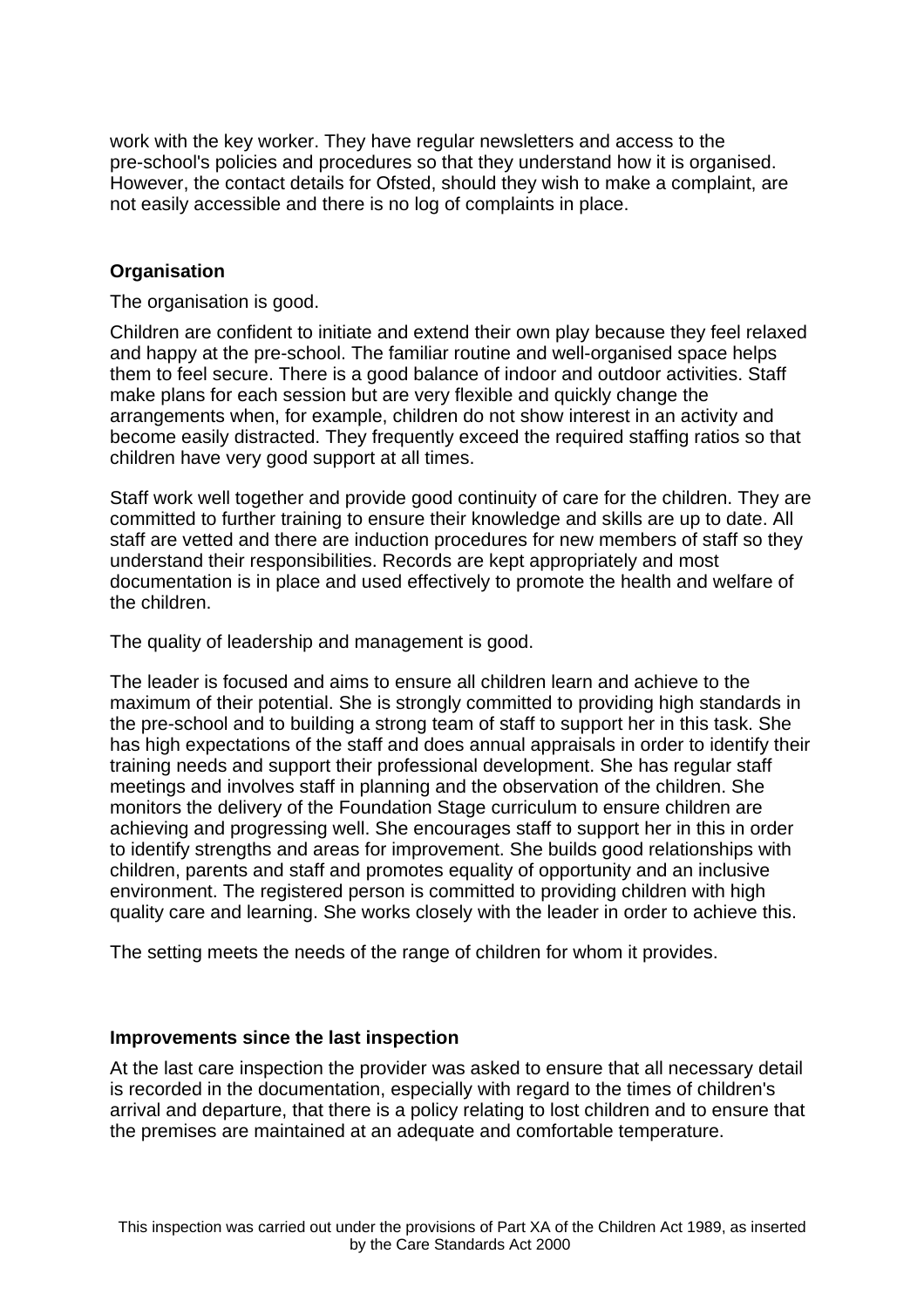Parents now sign to record the times of arrival and departure of the children. There is a policy for lost children and staff have procedures in place to ensure an adequate and appropriate temperature is maintained.

At the last Nursery Education inspection staff were asked to make use of incidental opportunities to extend children's learning further, develop a system to manage children's behaviour consistently and to develop a system to identify and assess children with Special Educational Needs and increase understanding of the code of practice.

Staff are flexible and make good use of spontaneous incidents. They encourage good links between the child's home and the pre-school topics. They have implemented good and effective procedures to manage behaviour. There is now a trained co-ordinator and clear procedures in place for working with children with special educational needs.

These measures contribute to the children's welfare and learning.

#### **Complaints since the last inspection**

There have been no complaints made to Ofsted since the last inspection.

The provider is required to keep a record of complaints made by parents, which they can see on request. The complaints record may contain complaints other than those made to Ofsted.

### **THE QUALITY AND STANDARDS OF THE CARE AND NURSERY EDUCATION**

On the basis of the evidence collected on this inspection:

The quality and standards of the care are good. The registered person meets the National Standards for under 8s day care and childminding.

The quality and standards of the nursery education are good.

### **WHAT MUST BE DONE TO SECURE FUTURE IMPROVEMENT?**

### **The quality and standards of the care**

To improve the quality and standards of care further the registered person should take account of the following recommendation(s):

- ensure there is written parental consent to seek emergency advice or treatment
- ensure there are appropriate facilities for children who need to rest
- ensure there is a log of complaints and that parents are aware of the contact